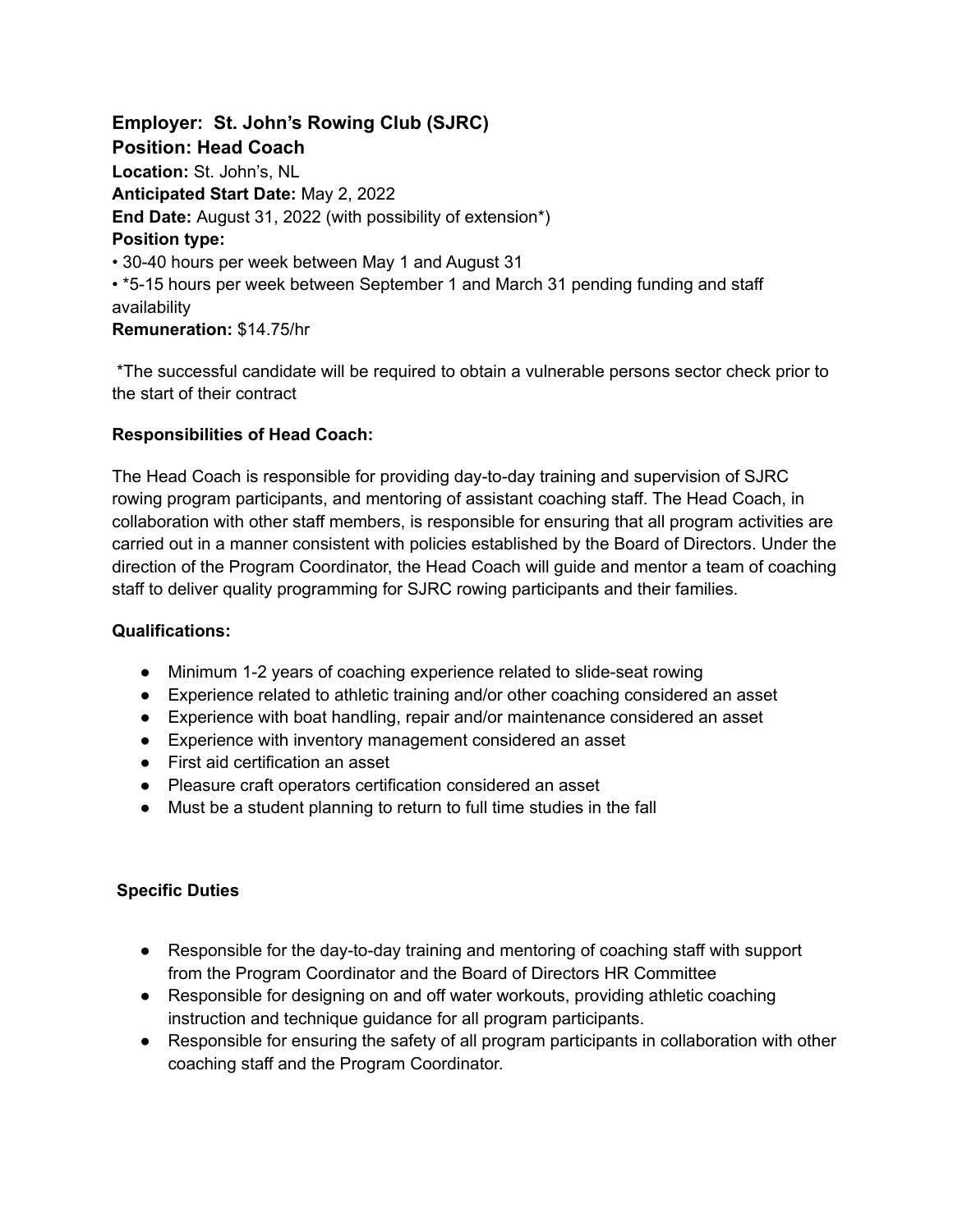- Responsible for assisting with and advising the Program Coordinator on matters related to training, registration, safety, facility and equipment maintenance, and inventory management.
- Responsible for assisting the Program Coordinator with program related purchasing and acquisition, ensuring that all programs are operated within the financial allocations approved by the Board of Directors and with support from the Treasurer.
- Responsible for assisting with the maintenance, repair and allocation of boats and equipment under the direction of the Program Coordinator.
- Responsible for day-to-day operation of boathouse activities (i.e. coaching, keeping boathouse tidy, inventory tracking and equipment management etc.)
- Responsible for actively seeking and bringing forward potential coach development and training opportunities to the attention of the Program Coordinator
- Adherence to the Health and Safety Policies as prescribed by the Program Coordinator, SJRC Board of Directors, NL Public Health, and as otherwise mandated by law.
- Coordinate Covid-19 related duties (sanitizing of equipment, etc) and role model safe behaviour to other staff and program participants.
- Other tasks related to these programs that may be assigned by the Program Coordinator.
- Participate in coach development training and workshops offered by Rowing Canada and/or the St. John's Rowing Club in order to grow as a coach in the sport of rowing
- Build relationships with program participants of all ages by showing strong leadership, compassion, empathy, and understanding
- Contribute to creating an inclusive and positive environment at the St. John's Rowing Club

# **Reporting Relationships:**

The Head Coach will report to the Program Coordinator and through them to the SJRC Board of Directors. The Head Coach works closely with the Program Coordinator, other staff members and the Board of Directors HR Committee in accordance with policies determined by the Board of Directors.

# **The St. John's Rowing Club**

Since 1986, SJRC has offered slide-seating rowing programs on Quidi Vidi lake. SJRC is a member organization of Rowing Canada with a commitment to raise awareness of slide-seat rowing and to create opportunities for athlete development in the sport of rowing. In addition to recreational programs, SJRC partners with the provincial slide-seat rowing organization, Rowing Newfoundland, to help prepare athletes for competitive rowing regattas in Canada and beyond.